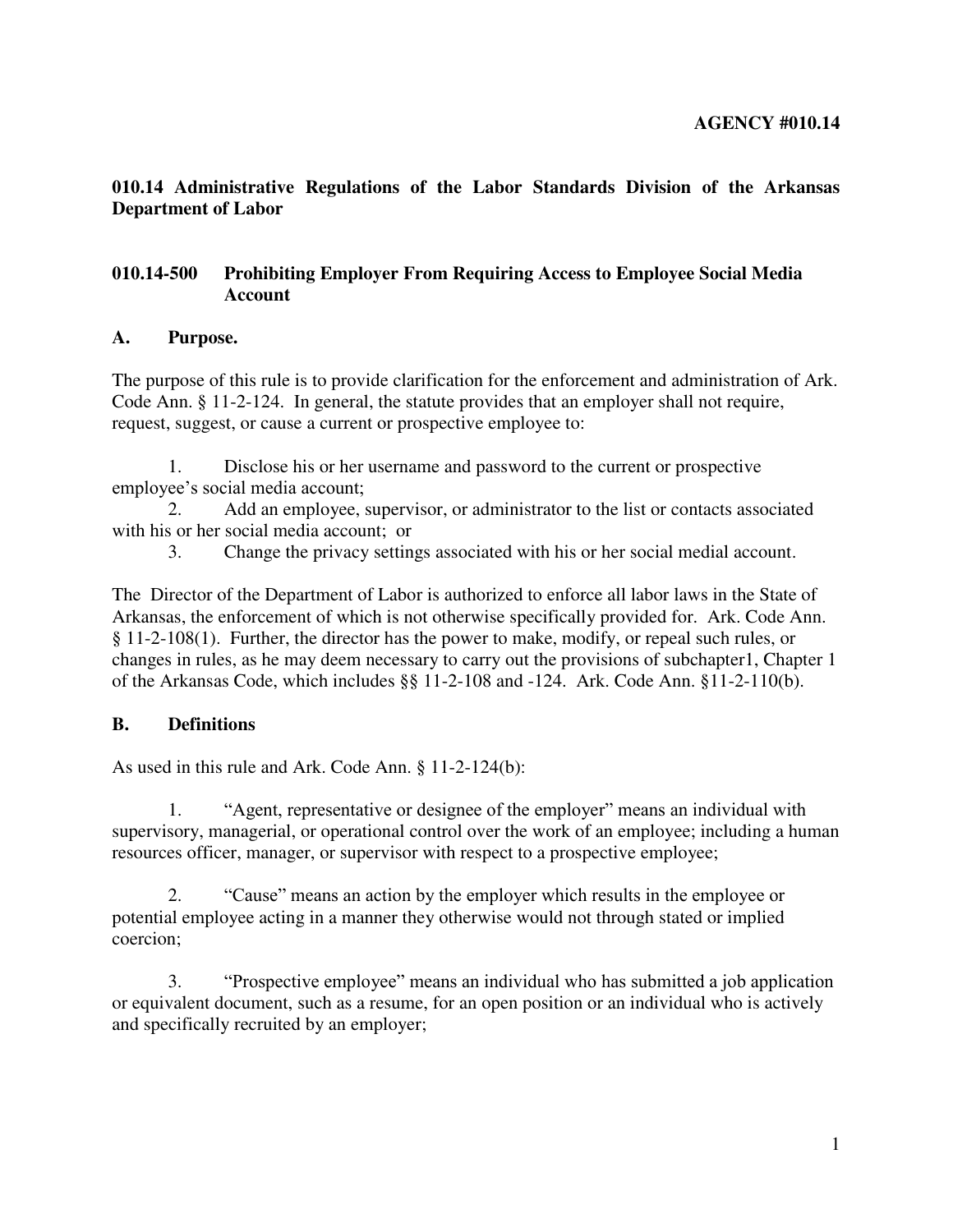4. "Request" means a request in which the employer intends to induce the employee or potential employee to act in a manner they otherwise would not through stated or implied coercion;

5. "Statute" means Ark. Code Ann. § 11-2-124;

 6. "Suggest" means a suggestion in which the employer intends to induce the employee or potential employee to act in a manner they otherwise would not through stated or implied coercion; and

 7. "Stated or implied coercion" includes, but is not limited to a stated or implied threat to discharge, discipline or otherwise penalize a current employee, or a stated or implied threat to refuse to hire a prospective employee.

# **C. Acts Not Prohibited**

The following acts are not prohibited by this rule or Ark. Code Ann. § 11-2-124.

 1. The act of issuing an invitation to add a current or prospective employee through a social media account, in itself, is not prohibited.

 2. Nothing in the statute or this rule is intended to prohibit employees, supervisors, and administrators from adding one another as social media contacts where the interaction is voluntary and no stated or implied coercion is present.

 3. Nothing in the statute or this rule prohibits an employer from utilizing social media as a means of advertising to the general public or recruiting prospective employees, provided there is no stated or implied threat to refuse to hire a prospective employee who exercises any right pursuant to the statute.

 4. Nothing in the statute or this rule prohibits an employer from requiring an employee to monitor communications from the employer by means of email or a company website.

 5. Any requirement, request, suggestion or action of an employer which occurred prior to the effective date of Act 1480 of 2013 shall not be a violation of the act even though the social media relationship continues after the effective date of the act. In the event an employee or prospective employee terminates the social media relationship or contact, any action or requirement of the employer after the effective date of Act 1480 of 2013 to renew or reinstate such contact shall be subject to the requirements of the act.

# **D. Enforcement**

 1. The Department of Labor shall not refer any violations of Ark. Code Ann. § 11-2- 124 for criminal prosecution.